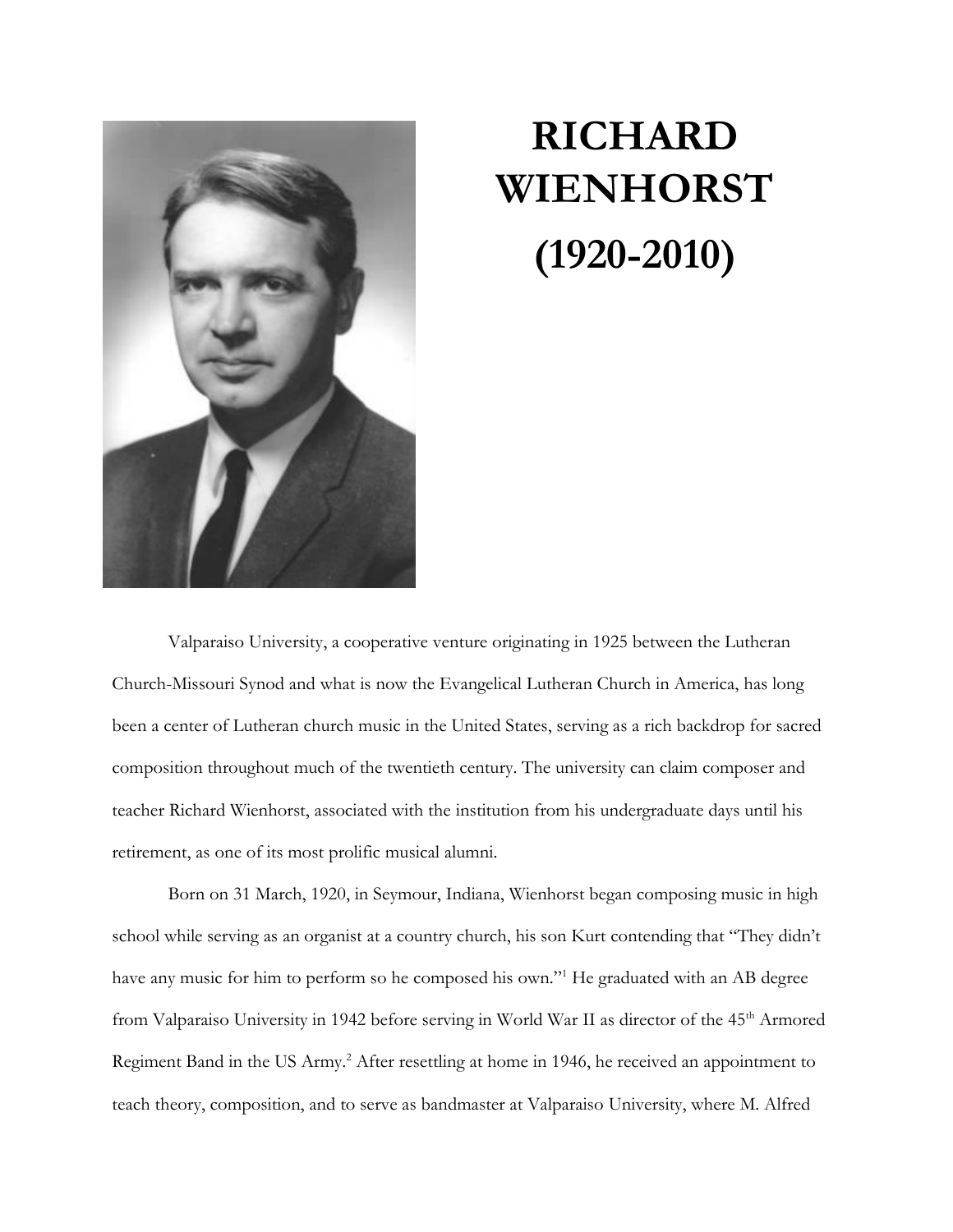Bichsel had been cultivating a sacred music program and "supplying liturgical music for campus services," developing a "worship program [which] respected the ideals of the Lutheran liturgical movement as they existed at the time: careful attention to worship order, observance of the Christian year and the finer details of tradition, [and] the centrality of the Eucharist."<sup>3</sup> Wienhorst began his teaching career in this sympathetic environment while simultaneously earning a graduate degree in music from the American Conservatory of Music in Chicago, which he received in 1948, studying with Leo Sowerby, the "dean of American church music." <sup>4</sup> Having married Sue Stonebaker in 1947, a leave of absence from Valparaiso allowed the Wienhorsts to travel to Europe, where he studied with Nadia Boulanger at the noted Ecole d'art Americaines de Fountainbleau in 1951 and then with Harald Genzmer at the Albert Ludwig Universität from 1951-1952, where the bombed ruins of Freiburg served as a backdrop for his educational endeavors. <sup>5</sup> American composers had been inclined to burnish their educational credentials through European study particularly at Fountainbleau both prior to and after the war, and numerous church musicians returned to the United States influenced by their time with Boulanger. Wienhorst's son Kurt was born in Germany; daughter Johanna was born prior to European study. <sup>6</sup> After the family's return to the United States, Wienhorst earned a Ph.D. from the Eastman School of Music, studying with Howard Hanson and Bernard Rogers, where a setting for soprano, alto, chorus, and orchestra of the Magnificat served as his dissertation project. <sup>7</sup> Even well into his career he would continue musical studies, in the 1960s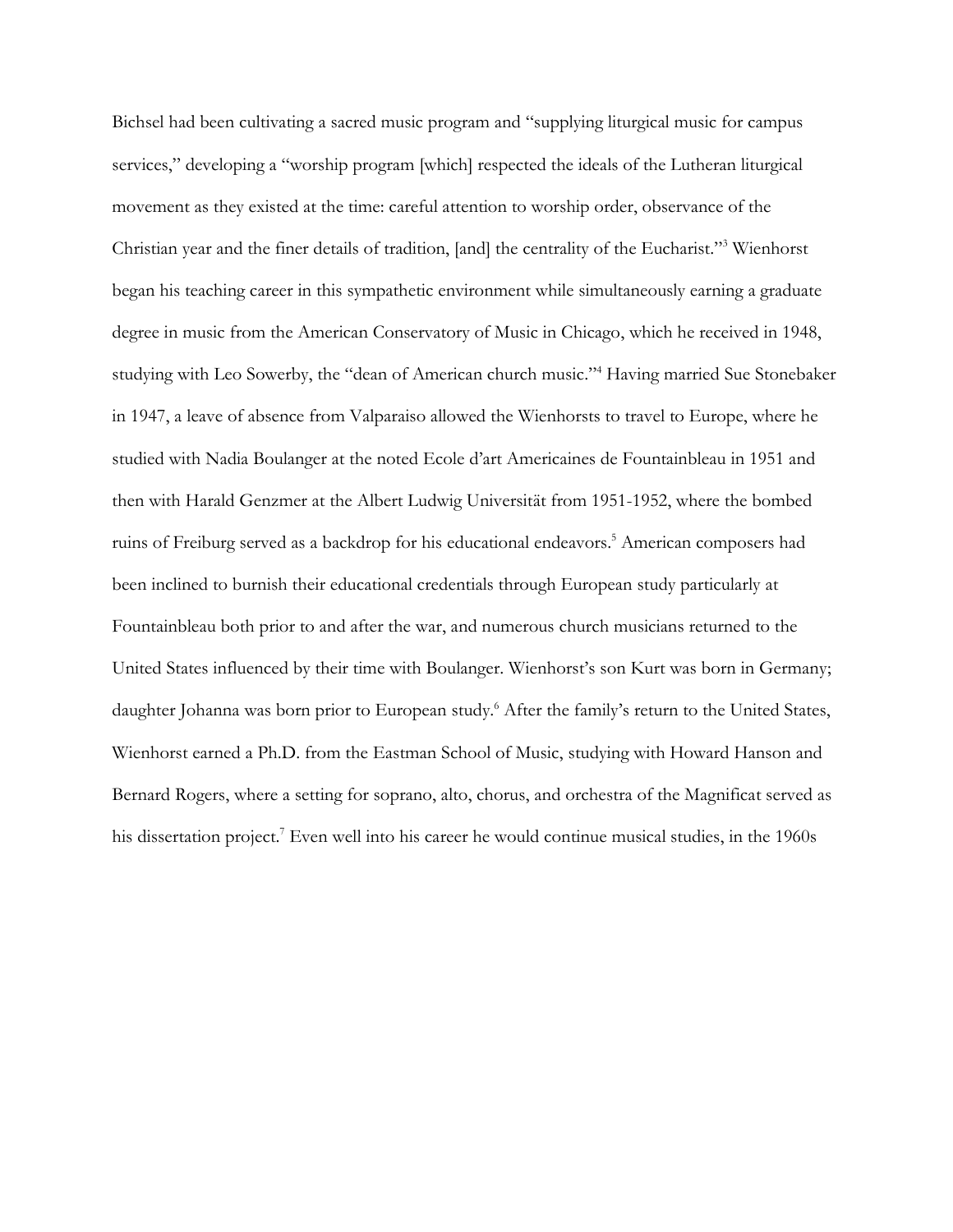venturing into electronic music at Southern Illinois University, eventually teaching that field at



Valparaiso and lecturing frequently on the topic. Throughout his long tenure on the Valparaiso faculty, Wienhorst would also teach theory and composition, also serving as music department chairman from 1966-1970. <sup>8</sup> Wienhorst's service included terms as president of the Indiana Music Teacher's

*Figure 1 Wienhorst lecturing in his electronic music studio at Valparaiso.* 

Association and as a member of the music committee of the Indiana Arts Council. <sup>9</sup> His commitment to new music propelled him to found the University Composers' Exchange, a consortium of Midwestern composition professors who would write for and premiere each other's works, notable members including Leslie Bassett, Alexander Tcherepnin, and even John Cage.<sup>10</sup>

Richard Wienhorst's compositional output numbers about 380 pieces total, of which 220 are published, his breadth of output expressing his musical interests.<sup>11</sup> His choral composition began in the early 1950s with his *Missa Brevis, The Seven Words of Jesus Christ from the Cross,* and the Easter cantata, *Christ Jesus Lay in Death's Strong Bands.* The *Missa Brevis*, premiered in 1954 at the Festival of Contemporary Music at Miami University in Oxford, Ohio, and dedicated to Nadia Boulanger, arguably treads no new compositional ground. Based on the Ordinary of the Mass, it is largely diatonic, although his strategic employment of dissonance and his tendency toward a modal harmonic language reveals a composer searching for emotive expressive potential beyond traditional triadic harmony. As the title suggests, the movements are fairly brief, in Latin, and eschew excessive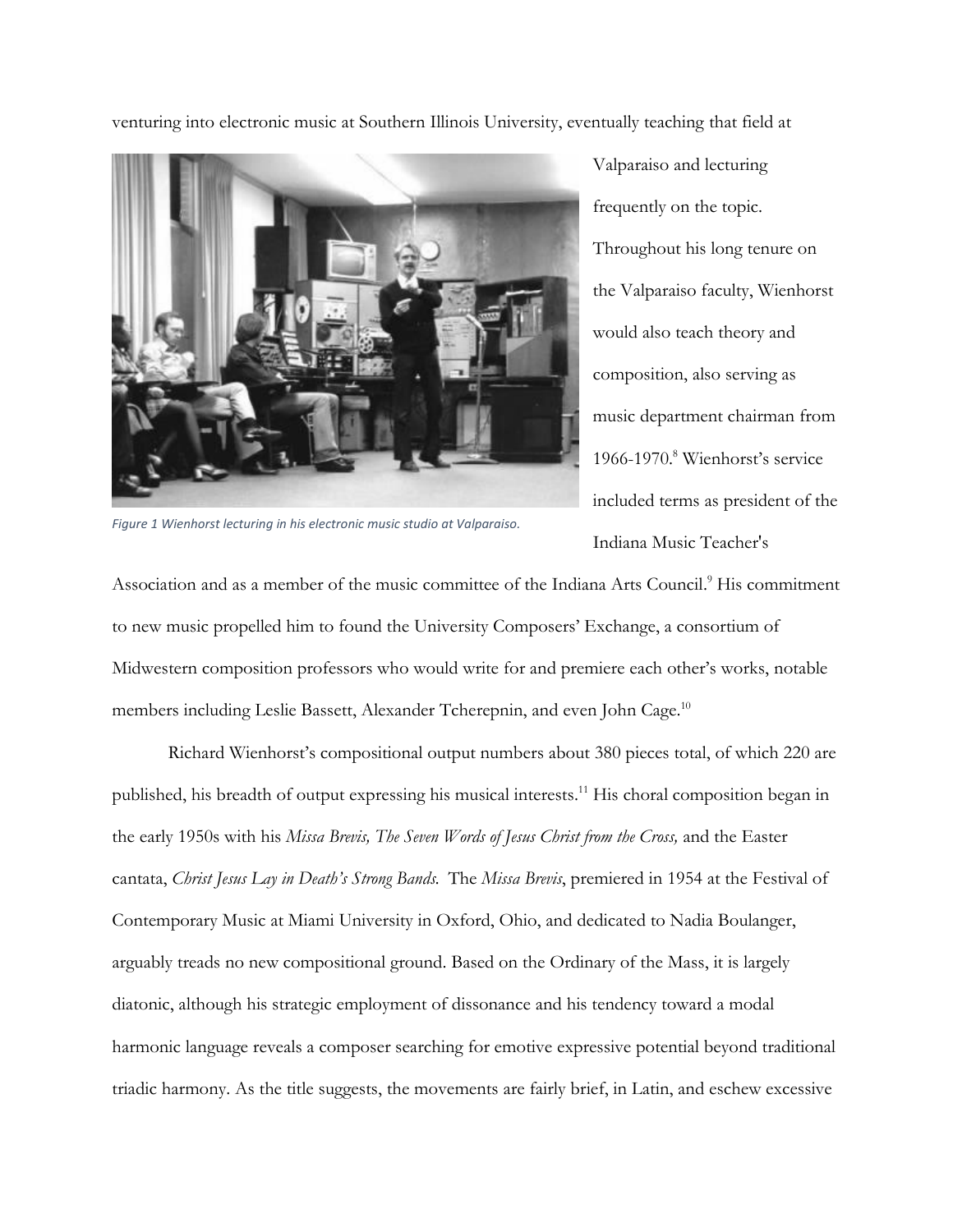polyphony in favor of distinct, syllabic text declamation, all acappella. Broadly neoclassical with careful attention to clear melodic lines, one detects the influence of Hugo Distler, to whom Wienhorst did acknowledge a certain inspiration.<sup>12</sup> One may even hear the influence of Schütz in the manner in which he utilizes brief motivic fragments to convey text. His *Seven Words of Christ from the Cross*, premiered in 1955, represents a different strand of church music altogether. Although still motet-like and unaccompanied, the text is in English with each Word presented as a single, brief movement, with a single voice assuming the role of the Gospel narrator, the SATB chorus always responding as the voice of Christ. Suitable for liturgical use and simple enough for most church choirs to perform, this music reflects a *Gebrauchsmusik* concept again not dissimilar from Distler's music. The Easter cantata *Christ Jesus Lay in Death's Strong Bands* (1954) was followed by a *Nativity Cantata* (1955), utilizing the tunes "A solis ortus cardine" and "Gelobet seist du, Jesu Christ" as unifying *canti fermi* within the multi-movement texture, orchestrated with three strings, two flutes, and organ accompanying an SATB chorus. These larger works could be performed by a wellappointed church choir, but their unique instrumentation and textures do particularly commend themselves for the university setting within which they were conceived; yet, Wienhorst also produced many modest scale motet-anthems for church choirs during this era as well. Valparaiso University built the Chapel of the Resurrection in  $1959<sup>13</sup>$  a vast, modern, concrete structure whose modern aesthetic and generous acoustic veritably demanded experimentation with modern compositional techniques, and Wienhorst's musical language began to expand in the early 1960s.

Wienhorst's setting of Psalm 138 (1965) demonstrates the new directions into which his composition would delve. Scored for SAB/SATB, unaccompanied except for handbells, the structure is taken from a series of complementary hexachords which provide the two "key" structures for the piece. He would move even further afield with his serial "Domine in Caelo" (1965), scored for SATB and chamber orchestra, of which one biographer suggests ". . . the tone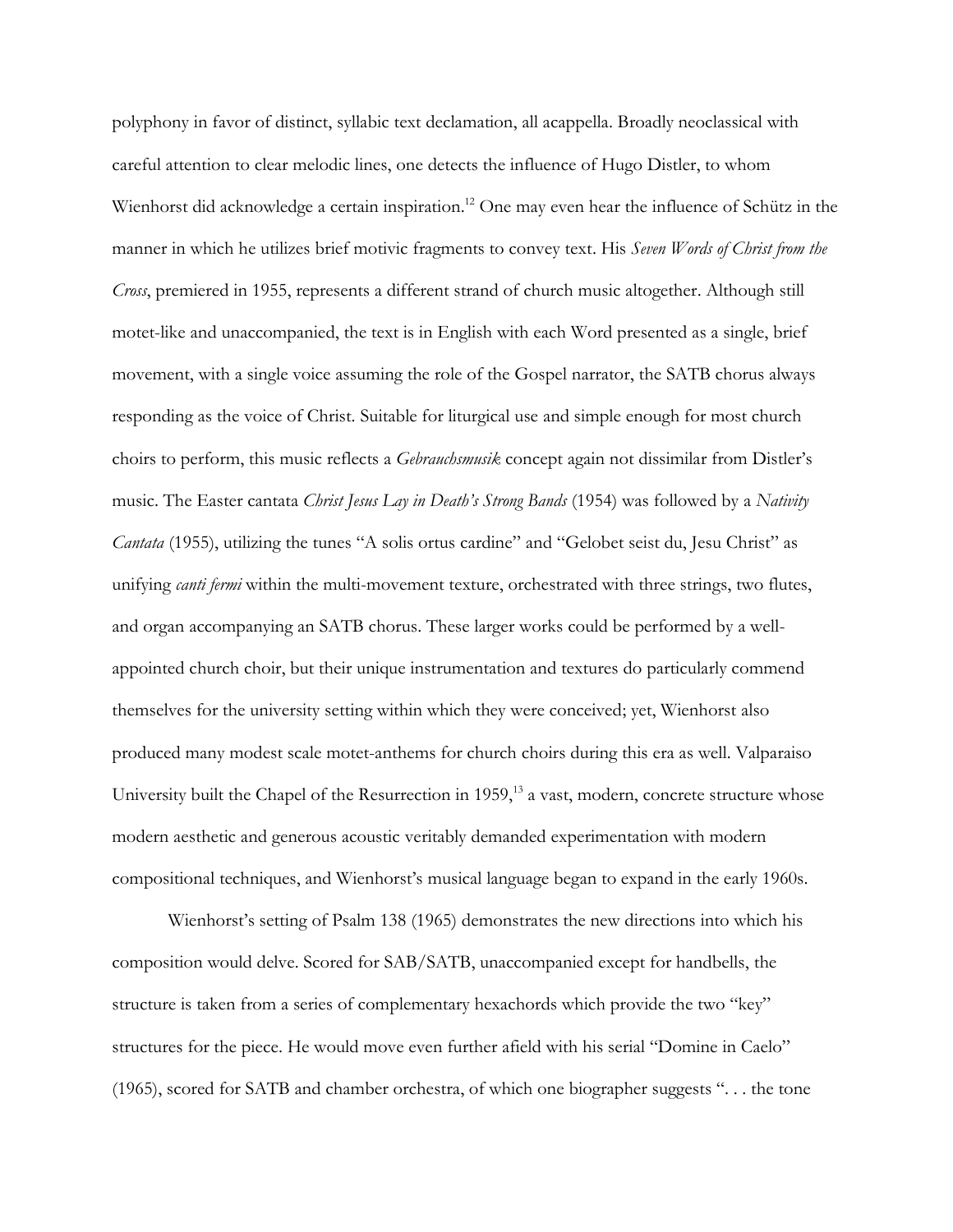row configurations. . . though difficult, are eminently singable, even memorable."<sup>14</sup> His *Choral Matins*  (1964) encompasses the prelude, Venite, the Te Deum, two psalms, and a recessional for SATB choir and percussionist, of whom the composer asks after one psalm to improvise for several minutes. He produced two versions of this piece, one ostensibly for liturgical use (which included options for the lessons, collects, and prayers), and a redacted version for concert use. Perhaps Wienhorst felt compelled to arrange this work for concert use by his realization that the average parish choir probably would be unable to undertake such a musical endeavor. A 1970 reviewer observes of Wienhorst's music that ". . . although a little dissonant at times, [it] is in the main in the area of orthodox tonal beauty."<sup>15</sup> If Wienhorst's primary contribution to sacred music is his choral works, his organ works rank a close second in terms of importance, as they are still in print through many publishers. His small chorale preludes for organ demonstrate a tight and clean compositional approach and are generally accessible to the average parish organist. Many of these works were composed during the 1980s for the *Concordia Hymn Prelude Series,* but his output includes other organ genres, even fugues and a passacaglia from his student days with Sowerby. Yet, his library, the manuscripts of which are still housed at and curated by Valparaiso University, spans the musical compass from opera and theatre to orchestral and chamber groups, band arrangements, ballets, solo works for instruments and voice, and liturgical music for chorus and electronic tape, a genre he championed in the 1970s. He set up an electronic music lab at Valparaiso in the early 1970s and obtained an Eli Lilly Faculty Open Fellowship to get a better understanding of basic electronics by taking classes in the Physics Department at North Texas State University in Denton, Texas in 1976- 1977, studying with Merrill Ellis.<sup>16</sup> As part of his scholarly endeavors, he edited works by Distler, Marcello, Praetorius, and Hans Micheelson, among others. In his later years, he explored composing music for children.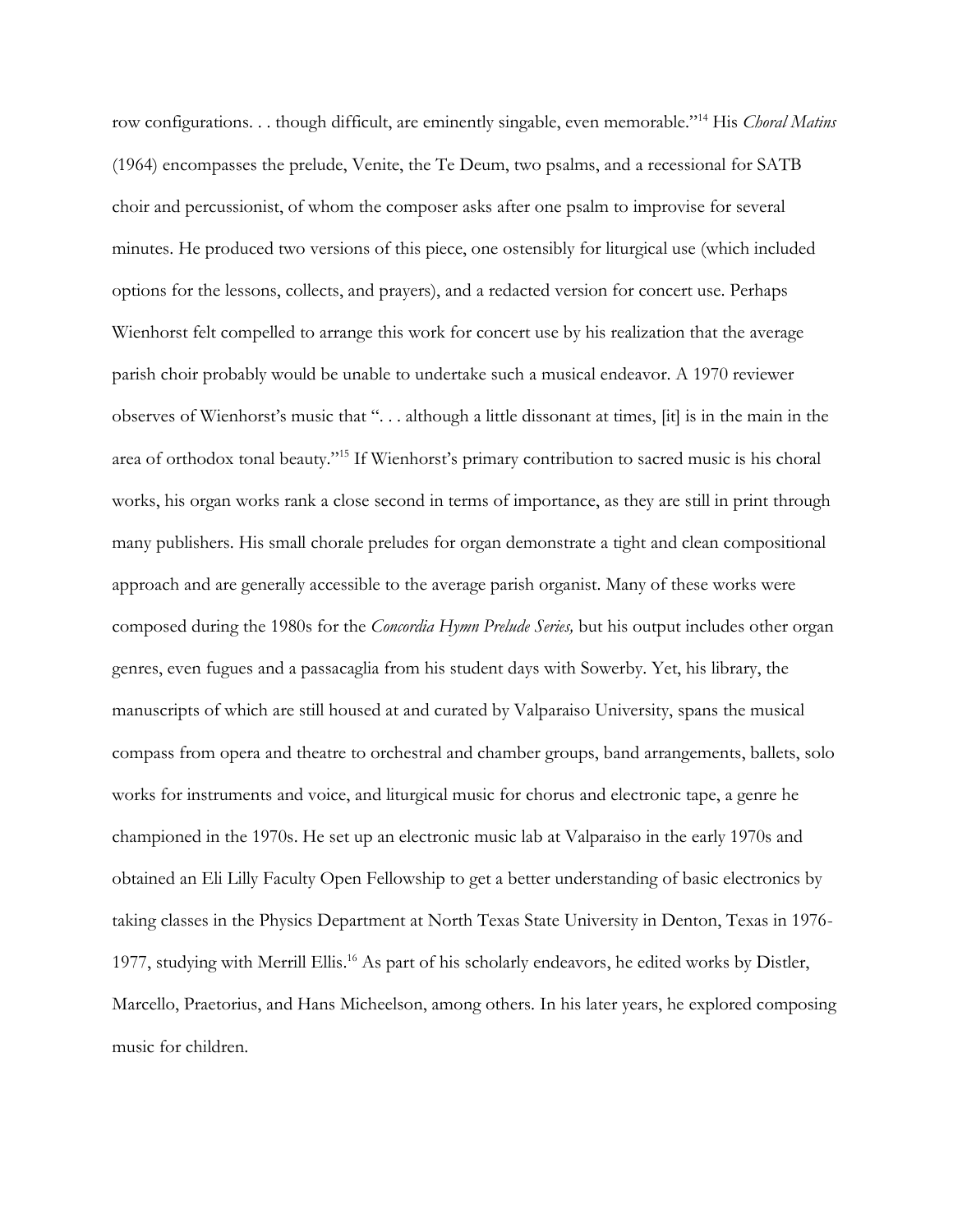Richard Wienhorst retired from the university in 1984, was honored as a Distinguished Alumnus in 1995, and received an honorary doctorate in 1996.<sup>17</sup> Julius Herford and Harold Decker, in their *Choral Conducting: A Symposium* (1973) list his *Magnificat* and *Missa Brevis* as two of the twentieth-century's one hundred "core" works for chorus.<sup>18</sup> In a 1968 article in *Church Music,* George Weller's assessment of Wienhorst's impact arguably still holds true, even though this was written mid-career:

If the works described above are representative, they portray a composer who combines sensitivity and imagination, classic restraint with freedom to enjoy a new vision. Although reflecting a strong modal orientation, Wienhorst rarely indulges in the exotic pandiatonic freedom that modern theory has offered. Syncopation is not taken as an excuse to be jumpy. Seldom does Wienhorst require sonorities beyond four parts. . . The limitation in voicing stems more, it would seem, from a preference for lean, lineal textures than from identification with the average parish choir. At the



same time, there is an empathy with the worshipping church, a sensing of a person's capacity to comprehend, to enter in, to enjoy, a reflection of insight that the place set apart for worship is not strictly speaking, the house of God, but that is very much "the house of God's people."

Richard Wienhorst died on 31 March, 2010, his music having been performed by orchestras throughout the USA, Africa, Asia, and Europe. From the Pittsburgh and Indianapolis Symphonies,